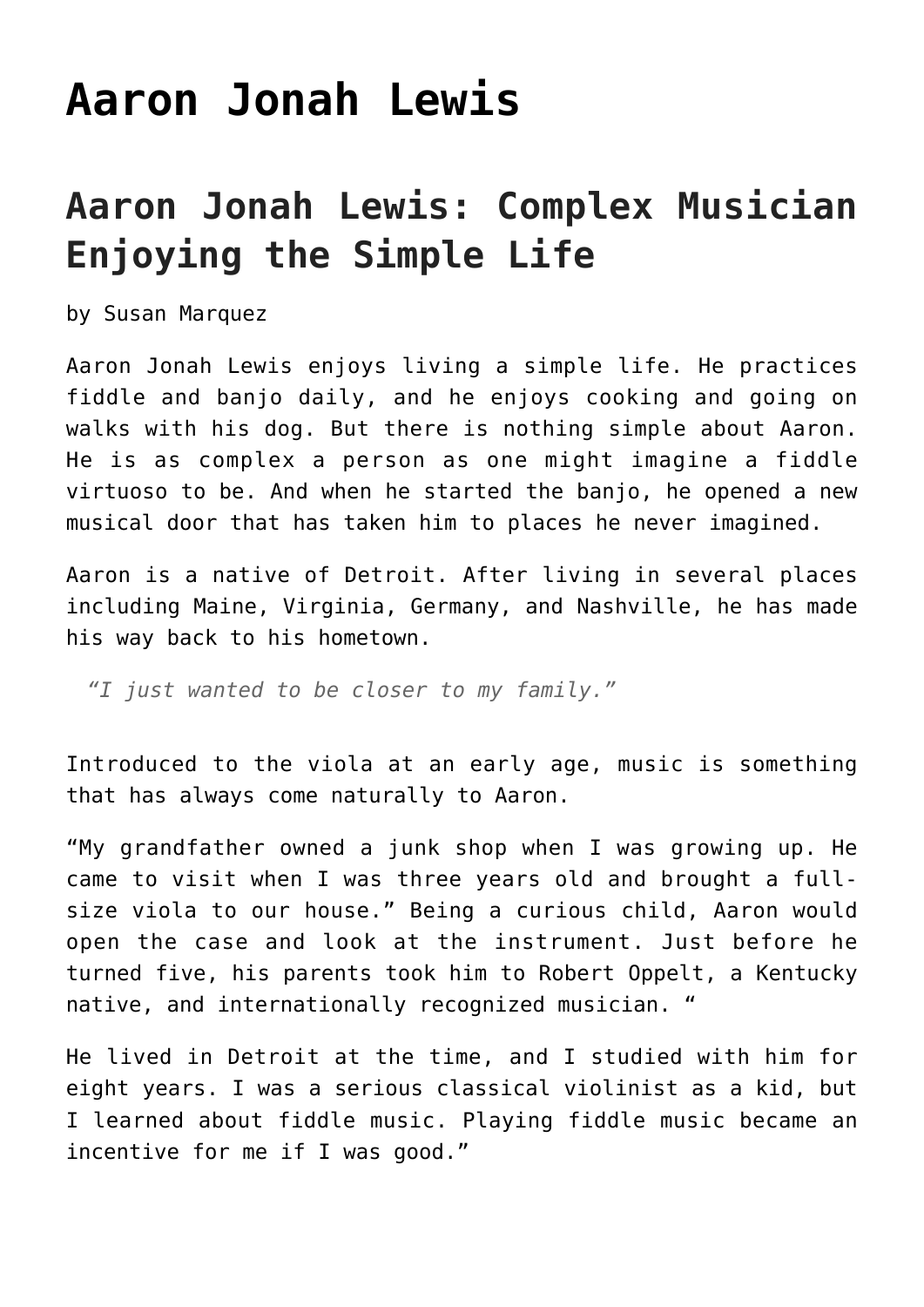## https://youtu.be/5IozMjJN84g

Aaron attended the Interlochen School of the Arts near Traverse City, Michigan in high school and was accepted into several music schools and conservatories after graduation.

"I knew there was more out there for me." Deciding to take a couple of years to explore different interests, Aaron met Aaron Greenhood, a Virginia native. "I moved to Virginia and now I tell anyone who hears me play that they have Aaron Greenhood to blame!" In 2001, Aaron made his way to Maine to attend college. Every break he had during his four years of college he made his way to Richmond, Virginia, where he slept on the floor and played gigs. "Richmond has a great music scene. I learned so much there."

Through Greenhood, Aaron met Ben Belcher.

"Ben introduced me to the banjo. He had not been playing long, but he was already accomplished on many other instruments." Aaron was enthralled with the banjo, and he began practicing Scruggs rolls while in college.

"Then I saw the claw-hammer style of playing and realized that there was a lot of versatility with a banjo. The instrument just stole my heart. I like to say the fiddle is my wife, but the banjo is my mistress."

Through the American Banjo Fraternity, Aaron learned about Joe Morley, a British composer and classical banjoist who was born in 1867. "It takes a long time to learn a Morley tune," says Aaron. "You have to pick and choose which songs you learn carefully, as you'll be playing them for a long time."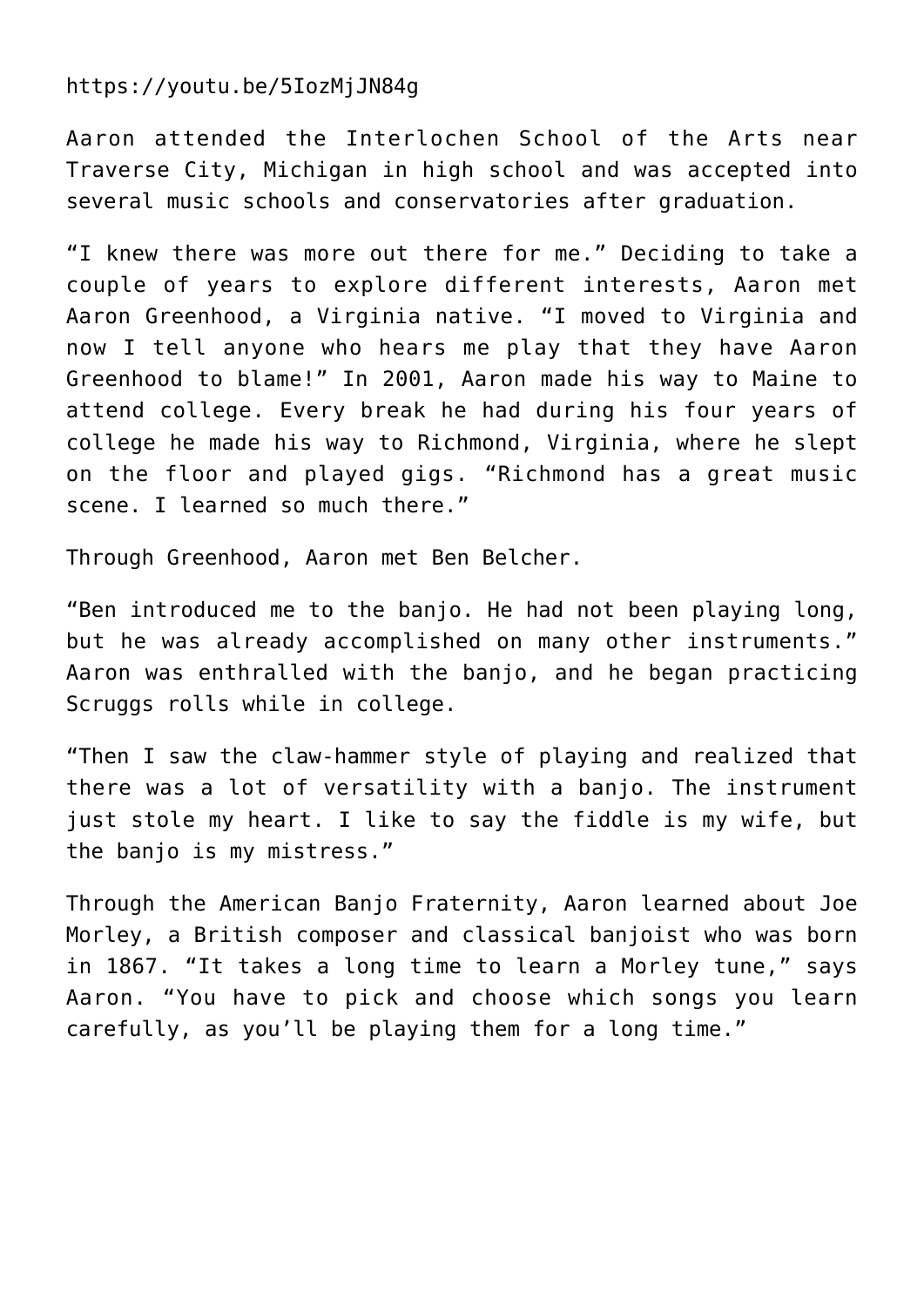

## Photo by Bradley Lohman

Aaron was so drawn to Morley's finger-picking style of banjo music that a friend in Hawaii suggested Aaron make an album of Joe Morley tunes.

"He said I should call it 'Mozart of the Banjo.' I liked the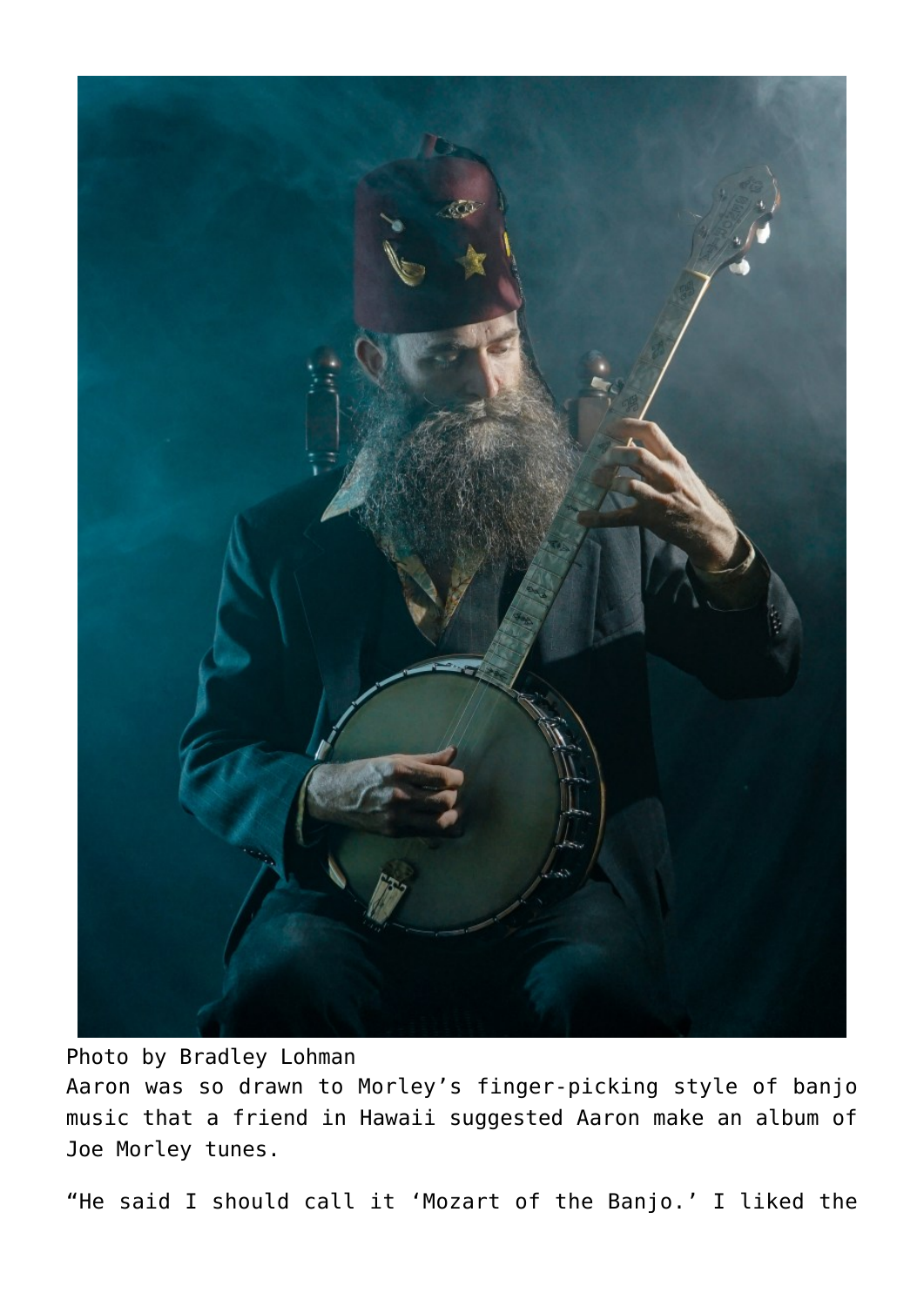idea!"

The album was released in January 2020 on the Tiki Parlour label and a wide-sweeping tour was scheduled.

"I was going to tour in Europe, as well as in California, in the South, along the east coast, and all that was canceled due to Covid."

While he was disappointed to cancel all his travel plans, Aaron was even more disappointed he was not able to share Morley's music with live audiences. "I wanted to bring awareness to this exceptional musician. Morley was a child prodigy, the son of a musician who was very well-loved. Yet he died poor and was buried in an unmarked grave."

Other musicians featured on the album include banjoist Ben Belcher, pianists Tessa Hartle and Kevin Allswede, Rachel Pearson on bass, and Aaron's fiancé, Grace van't Hof, on the ukulele. Greg Adams, Archivist at the Smithsonian Center for Folklife and Cultural Heritage, says, "Lewis is one of the few performing musicians with the facility to build compelling musical bridges between the printed banjo music and techniques of the 19th century and the instrument's journey into recorded sound by the turn of the 20th century."

Aaron has taught workshops and classes all over the world, and during the Covid pandemic, he has been instructing several students online. When Aaron realized he was not going on tour, he looked around to see how he could be of help in his community. He began delivering groceries to those in need. "My greatest satisfaction in life is performing music but volunteering to help others comes in pretty close."

*Aaron will be featured in a new video to be released soon by the Lovestruck Balladeers, a ragtime band. He is also a proud member of the [Corn Potato String band](https://cornpotato.com/). He says they are "the ears and eyes of America." (Get it?)*